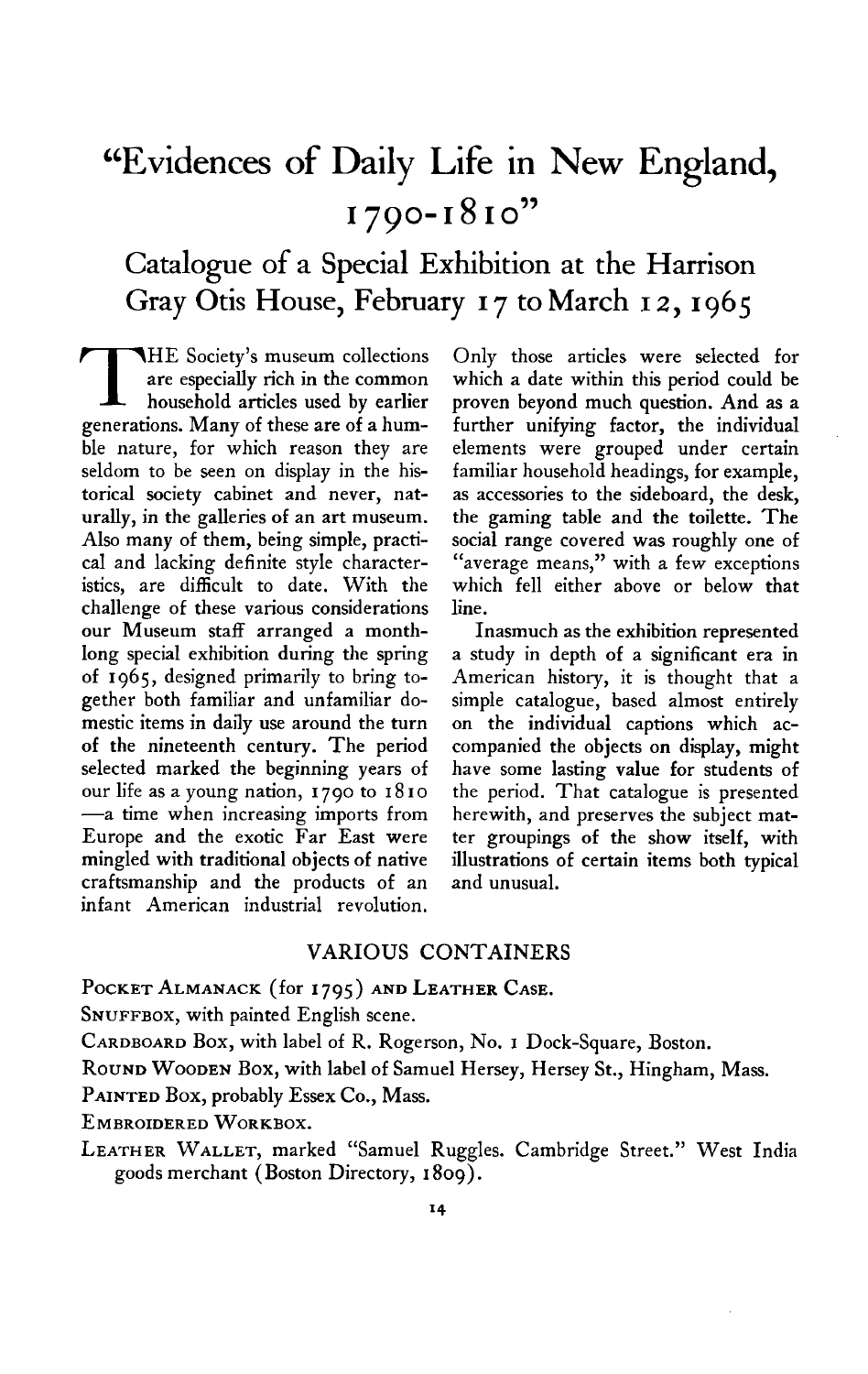- **TRI-CORNERED HATBOX, covered with wallpaper.**
- STONEWARE JAR, salt(?) glaze, with decoration typical of the unidentified "Boston **I 804" maker.**
- **WOODEN Box, with punched and carved decoration, marked "S B / ApL I 7 / I 794."**
- **REDWARE JUG WITH MOTTLED GLAZE, probably made in New England.**
- **RUSSIA LEATHER COIN PURSE, with painted glass decoration, inscribed "Amour."**
- WHITE COTTON RETICULE, with embroidery, initialed "H W" for Hannah (Wil**liams) Weld of Roxbury, Mass., married in I 800.**
- WHITE COTTON RETICULE, with floral embroidery.
- **PATCHWORK RETICULE, marked "Jerusha Weston 1794."**
- **WALLET WITH FLAMESTITCH EMBROIDERY, marked "Z Cushing," probably worked between 1792 and 1800.**
- **FIRE BAG, heavy linen, dated I 809. Belonged to Samuel Cutler, member of the Cambridge Port Fire Society.**
- FIRE BUCKET, dated 1802, belonged to Thomas Briggs of Lendell's Lane, Boston. Stamped "I FENNO" for John Fenno, "leather bucket and hosemaker," **Orange St., Boston (Directory, I 803).**

#### **THE DESK**

- **TAMBOUR DESK, from the Bartlett-Atkinson House, Newburyport.**
- PAINTING ON GLASS, "The Sailor Boy's Return from a prosperous Voyage."
- **BRASS SCALES AND TIN CASE.**
- BOTTLE OF SNUFF, labeled "Best Virginia / Lorillard's Maccoboy Snuff / Sold at **No. 30 Chatham-Street . . . New York."**
- **SNUFFBOX, with English scene, "Life in London."**

**MEMORANDUM TABLET, with ivory leaves.** 

- **COMPOSITORS ' Box, initialed (on lid) "B. F." for Bossenger Foster (I 767-1816) of Cambridge, Mass., graduate of Harvard College, 1787, and member of the bar.**
- COUNTRY BUILDER's AssisTANT, by Asher Benjamin, Boston, 1798.
- **DRAFTING INSTRUMENIS, ' in-original case, and ELEVATION for the "Front" of a three-story Federal-style house.**
- **WHALE-OIL LAMP, SINGLE DROP BURNER, blown glass font and stem.**
- **PACKET OF PENCILS, marked "Brookman & Langdon / His Majestys Pencils makers."**
- **INKWELL, black basalt, and WOODEN SANDER.**
- **SPECTACLES WITH ORIGINAL CASE, made in England, 1792, belonged to Abigail (Williams) May (1733-181 I) of Boston.**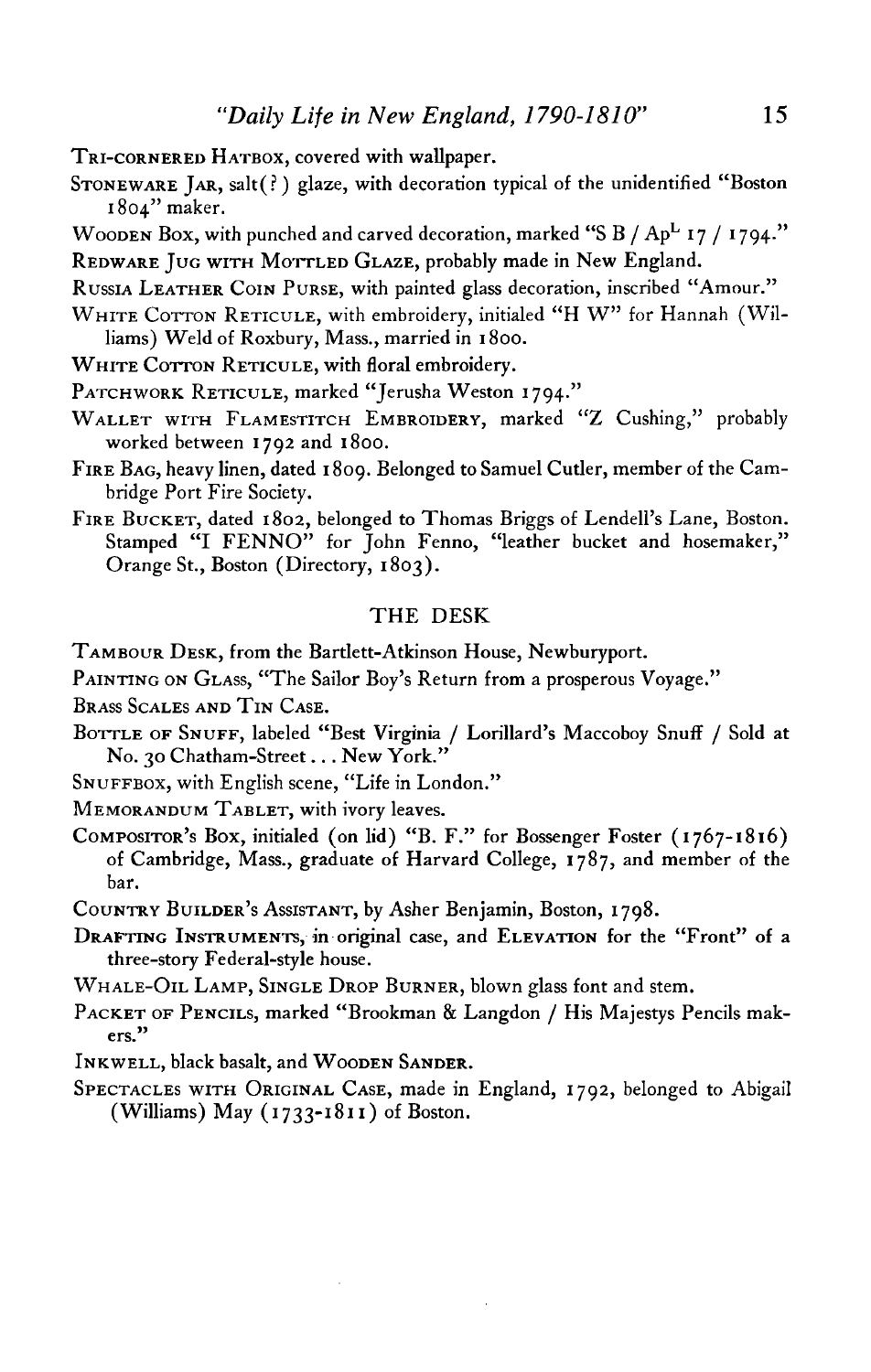### **16 Old-Time New England**

#### **FABRICS**

- **BROCADE, piece of the wedding dress of Elizabeth Greenleaf Gerry who married William Blackler in I 793 in Marblehead, Mass.**
- STRIPED SILK, piece of the wedding dress of Elizabeth (Cotton) Haskell of Plym**outh, Mass., married Aug. 14, I 790.**
- **VELVET HANDBAG, with silk net decoration, made by the second Mrs. Harrison Gray Otisin 1810.**



**"EVIDENCES OF DAILY LIFE IN NEW ENGLAND, 1790- I8 IO" Accessories of the sideboard.** 

**SLIPPER, silk with embroidery, made in Beverly, Mass., and worn by Polly Endicott ( I 782-18 I 3) of Beverly who married John Ellinwood in I 808.** 

**SLIPPERS, satin and yellow brocade.** 

**VEST, white satin with floral decoration in metal thread, belonged to Capt. John Drew (1780-1823) of Boston.** 

**BLUE AND WHITE FURNITURE CHECK, from a set of bed hangings, Cheshire, Conn. CHECKERED LINING FOR WAISTS, Robbins family, Lexington, Mass.** 

**STRIPED TICKING, Robbins family, Lexington, Mass.**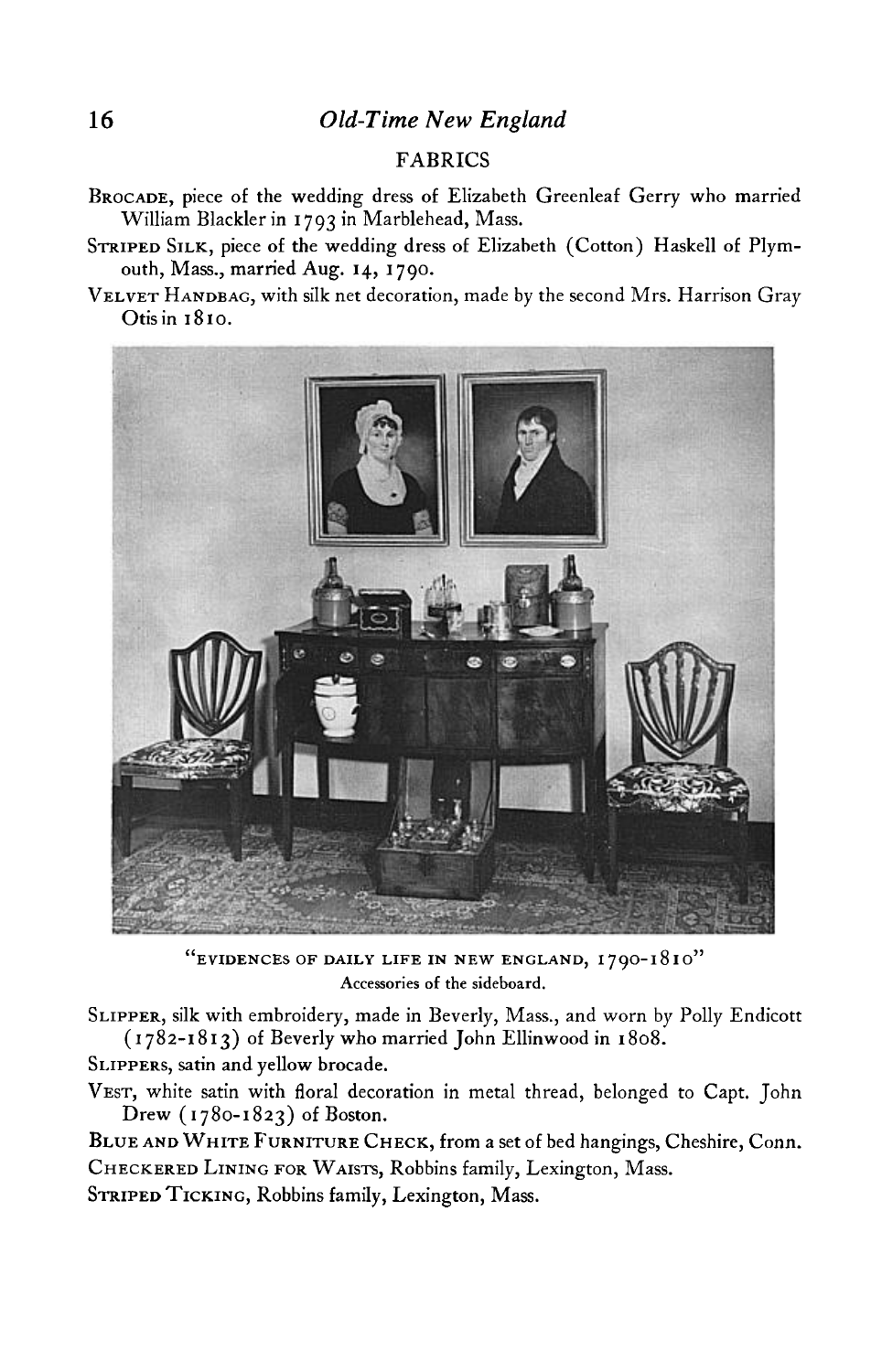**POCKET, lined with ticking, from the Perkins Homestead, Lynnfield, Mass.** 

**BED CURTAIN, checkered plaid, from the Jabez Kingsbury House, Tolland, Conn.** 

**PATCHWORK-POCKETBOOK, glazed woolens, marked (on reverse) "Susa Woods /** 

**I 789" for Susanna Woods of Dunstable, Mass.** 

**POCKET, white cotton dimity.** 

- **CHRISTENING BLANKET, white cotton dimity, used at the Christenings of the infants of Daniel and Hannah (Williams) Weld of Roxbury, Mass., married in 1800.**
- **SAMPLES OF WOOLEN CLOTH, imported (closely woven) and homespun (loosely woven), Philbrick family, Weare, N. H., and Robbins family, Lexington, Mass.**

**ENGLISH COPPERPLATE BEDSPREAD, pillar print, Pike family, Rollingsford, N. H.** 

ENGLISH COPPERPLATE COTTON, with scenes of African slaves, a portion of the **original bed hangings from the Philip Call House, High St., Ipswich, Mass.** 

#### **THE GAMING TABLE**

**SHERATON STYLE CARD TABLES, with reeded legs and inlay.** 

- **SHERATON STYLE SIDE CHAIRS (pair), owned originally by David Stetson (1769- I 833) of Scituate, Mass.**
- PAINTED TRAY (Robbins family, Lexington, Mass.) WITH DECANTER AND WINE **GLASSES, decanter bears etched inscription "American Independence" and initials "N G" for Nancy Gay of Gays ' Island, Cushing, Maine.**

**PERSPECTIVE TOY, French.** 

**GAME OF LOTTO, with original leather-covered box marked "Hitty Whitwell / I 806," probably of Boston.** 

#### **THE MANTELPIECE**

**MANTEL, probably Boston, about I 8 I o.** 

- PROSPECT, oil on canvas, "A View of Mr. Joshua Winsor's House &c," in Duxbury, **Mass., by Rufus Hatheway.**
- **TEA SERVICE, Chinese Export porcelain, arranged on the mantelpiece as was sometimes the custom, earlier in the I 8th century.**

**GREEN WIRE FENDER, brass-bound.** 

**BRASS ANDIRONS, marked "JM / Boston" for John Molineaux, maker.** 

#### **MEMORIAL AND COMMEMORATIVE**

- **EMBROIDERED MOURNING PICTURE, "In Memory of A Father / Shubael Abbe / ob April 16th 1804 / AE 39 years," Windham, Conn.**
- **CHINESE EXPORT BOWL, with Masonic emblems, belonged to Thomas Dennie (I 756-1842) of Boston.**
- **MOURNING BROOCH, initialed "M L" for Mehitable (Harris) Livermore (1764- 1793), born in Littleton, Mass., and died in Portsmouth, N. H.**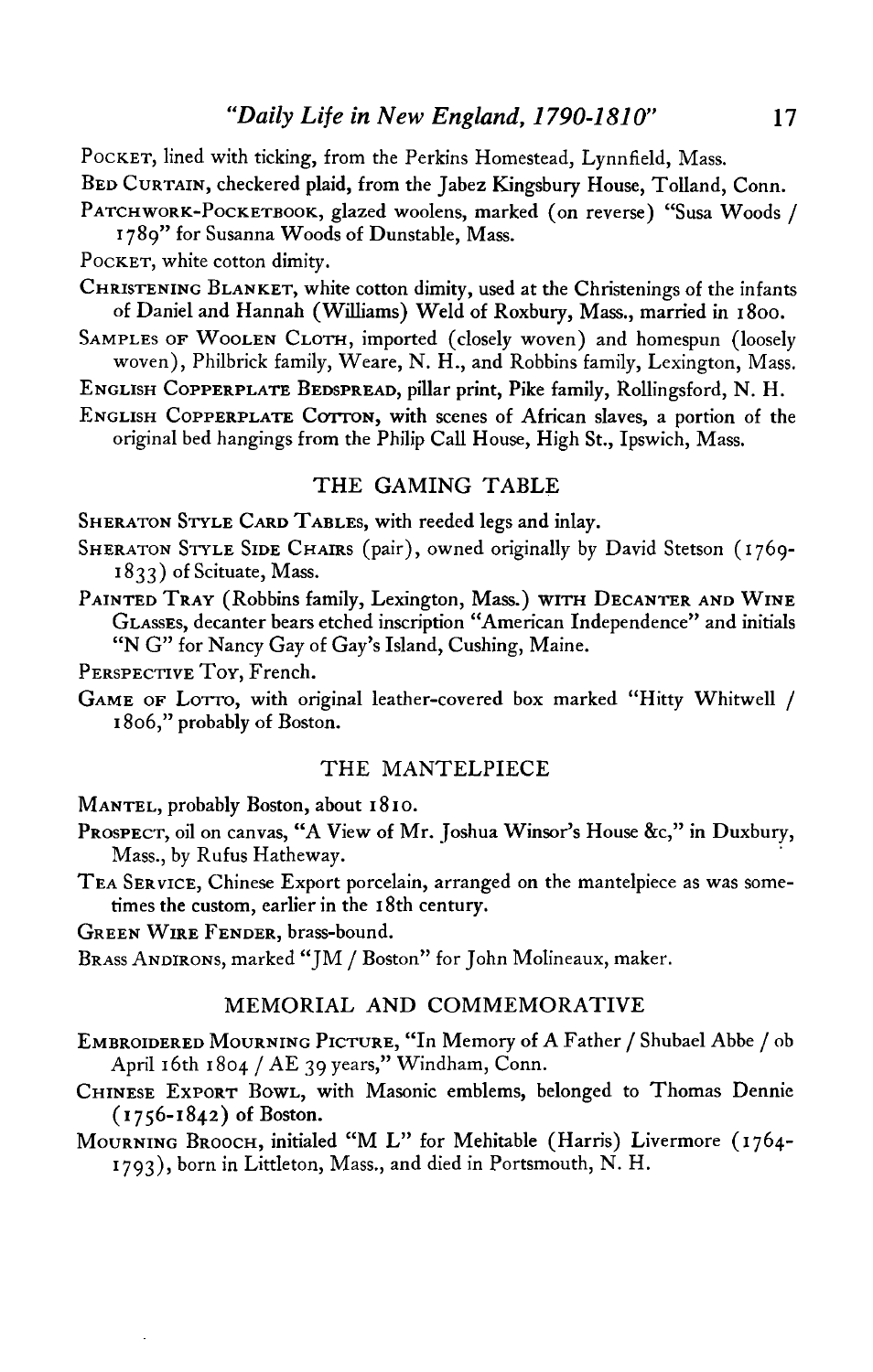**PIN WITH MINIATURE PORTRAIT.** 

**MOURNING PIN, with hair inscribed "Chas Moulton / obt 27 Feb?' / I 801. At. 4." GOLD MOURNING RING, inscribed "George Otis: Ob. 13: April / 1797. AE 19."** 

**MOURNING LOCKET (disassembled), with hair and painted mourning scene, in-** $\frac{1}{2}$  scribed  $\frac{1}{2}$  **M W** / OB Oct. 10th  $\frac{1}{2}$  1790 / AE 35" for Mary Ward of Salem.

**MINIATURE ON IVORY IN GOLD FRAME, with hair and initials in gilt "J D" for John Drew (1780-1823) of Boston. Painted in Italy as an engagement present for**  Sarah Snelling whom he married in 1810 or 1811.



PATCHWORK RETICULE MARKED "JERUSHA WESTON 1794" (left); WATCH **CHAIN WITH MINIATURES ON IVORY MADE IN LONDON FOR A NIECE OF MRS. GEORGE WASHINGTON (right)** 

**SILVER REWARD OF MERIT, marked "William Brigham," of Boston.** 

- **SILVER REWARD OF MERIT, dated I 8 IO, awarded by the Boston School Committee to Jonathan G. Stevenson.**
- LIVERPOOL PITCHER, with transfer engravings of the frigate *Constitution* and head **of John Adams.**
- **WATCH CHAIN WITH MINIATURES ON IVORY, made in London for a niece of Mrs. George Washington, and presented by Mrs. Washington to Hannah S. Prescott (according to her own written statement) in I 797.**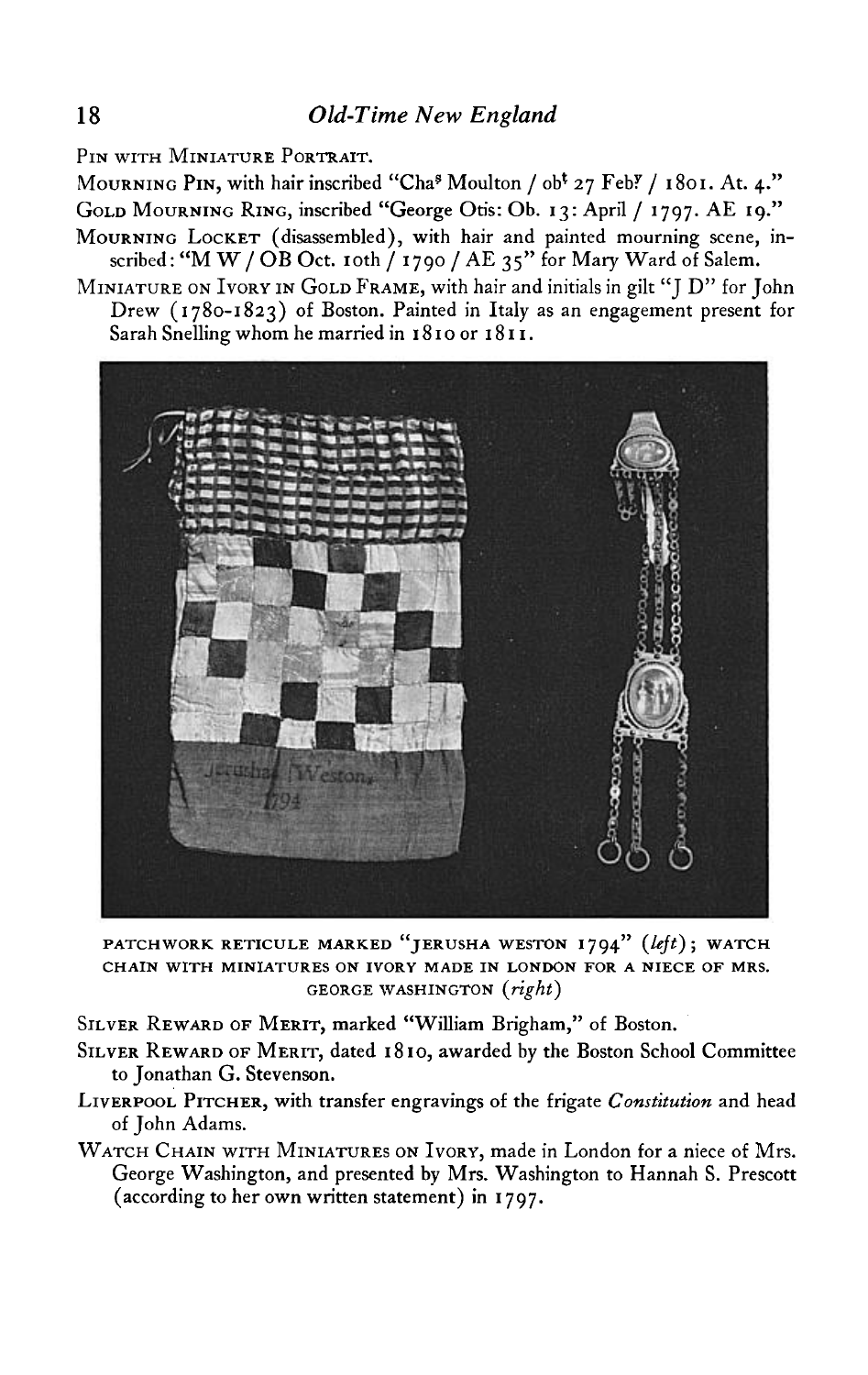- **GOLD PIN SET WITH PEARLS, containing the hair of George Washington and Gov. Caleb Strong of Massachusetts intertwined.**
- **SILVER MEDAL, commemorating the death of Washington in I 799, inscribed, "He is in Glory, The World is in Tears."**
- **WAISTCOAT BUTTONS, worn at a ball in honor of Washington at the Charleston, S. C. Exchange, in I 79 I.**
- ENGRAVING, "Sacred to the Memory of the Illustrious G. Washington," by T. **Clarke, Boston, I 80 I. Inscribed on obelisk: "There is Rest in Heaven."**
- **BUST OF WASHINGTON, Staffordshire.**
- **WALLPAPER PANEL, "Sacred to Washington," manufactured in Boston, in 1800, by Ebenezer Clough.**
- **"PUBLIC EXPRESSIONS OF GRIEF, FOR THE DEATH OF GENERAL GEORGE WASH-INGTON . . . ," Inscribed on flyleaf (in ink) : "Phinehas Tuckers Book / I 800."**

#### **NEEDLEWORK AND ITS IMPLEMENTS**

- **EMBROIDERED INDIA MULL, fragment.**
- **DESIGN FOR EMBROIDERY on paper watermarked I 804.**
- **DESIGN FOR EMBROIDERY on paper watermarked 1796. Written on reverse: "Miss Speakman / Spring Lane / Boston."**
- **SAMPLER worked by Caroline Langdon, born December 31, 1780. Dated July 8, I 790.**
- **THREAD ROLL stamped : "Abey W. Austen, Boston, I 806."**
- **THREAD ROLL, initialed: "S M" for Sally Moors of Groton, Mass., born I 780.**
- **CREWEL CUSHION COVER, embroidered on wool, unused. Probably from the Rust family of Boston.**
- **PACKET OF CREWELS, original twisted skeins.**

**PINS, London-made.** 

**Scissors in leather case, suspended from homespun woolen strap.** 

**EMBROIDERED MEMORIAL PICTURE, unfinished.** 

**KNITTING SHEATH, silver. Belonged to J. (Mudge) Holbrook.** 

**THREAD WINDERS, mother-of-pearl.** 

- **THIMBLE POCKET AND SILVER THIMBLE, belonged to Hannah (Williams) Weld (1781-1841).**
- **COMBINATION NEEDLECASE & NOTEBOOK, belonged to Catharine Eliot. Clasp in form of memorial urn painted on ivory.**
- **THREAD ROLL AND NEEDLEBOOK made for Hannah (Williams) Weld (1781- I 84 I ), before her marriage.**
- **NEEDLECASE, mother-of-pearl.**

**NEEDLEBOOK, brocade.**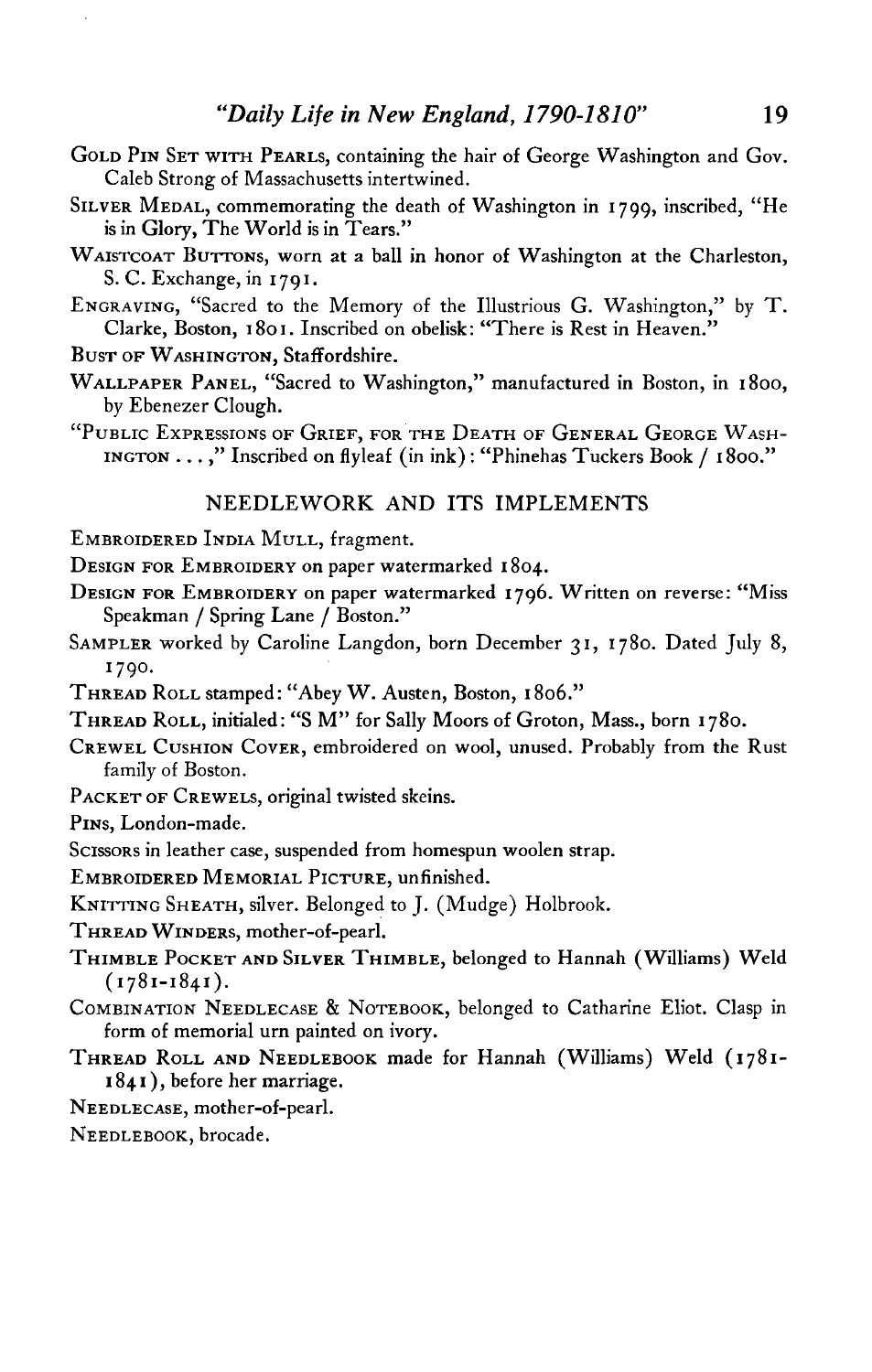

GAME OF LOTTO WITH ORIGINAL LEATHER-COVERED BOX MARKED "HITTY **WHITWELL 1806," PROEABLY OF BOSTON**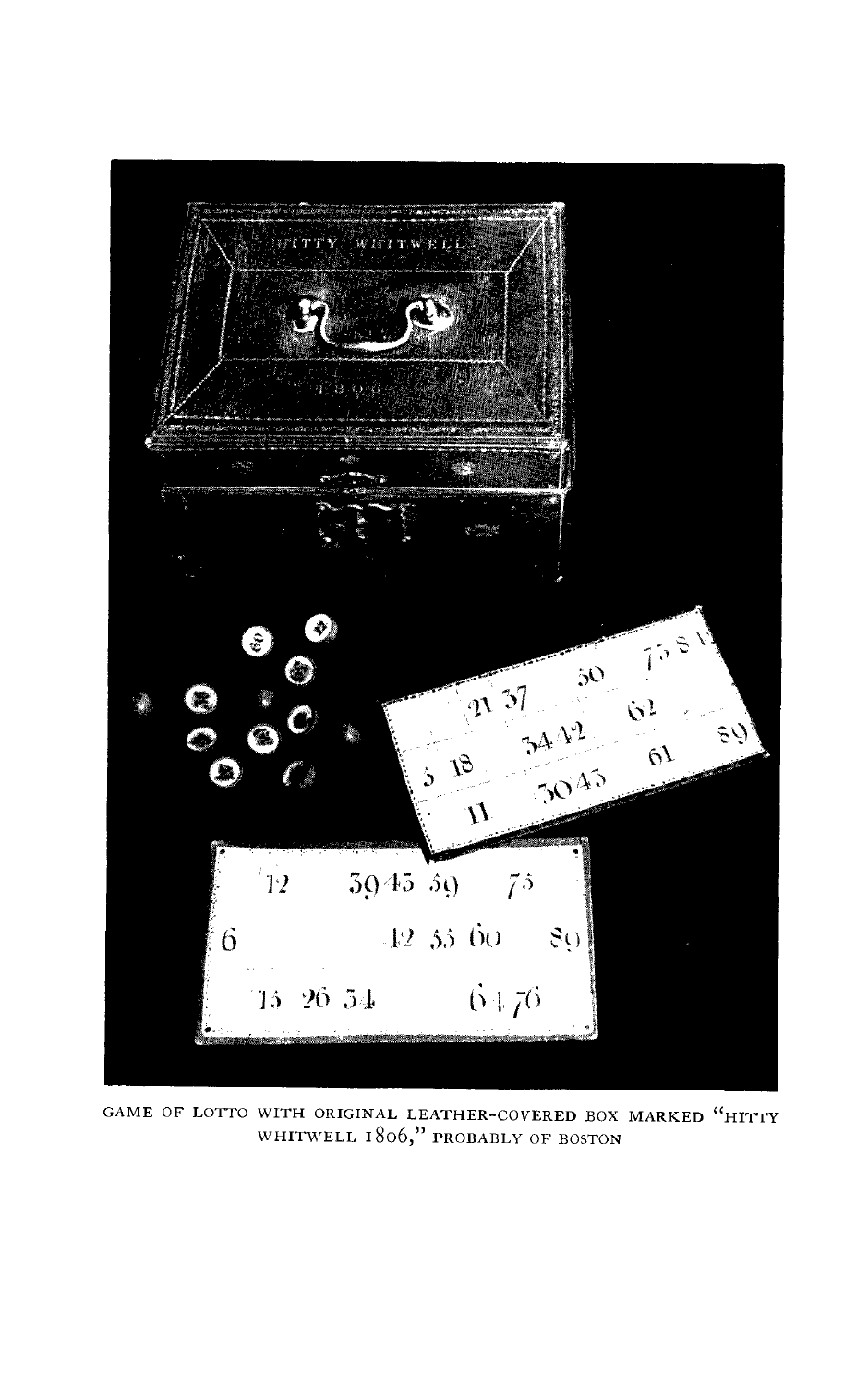#### **THE SIDEBOARD**

- **HEPPLEWHITE STYLE SIDEBOARD AND CASE OF BOTTLES from the Dale family of Gloucester, Mass.**
- PORTRAITS OF CAPT. ISAAC MANCHESTER (1768/9-1860) AND HIS WIFE, PRIS-**CILLA (TABER) MANCHESTER (1773-1852) OF BRISTOL, R. I., painted by Cephas Thompson in I 806.**

**HEPPLEWHITE STYLE SIDE CHAIRS, from the Gov. John Hancock House, Boston.** 

**WINE COOLERS, painted tin, belonged to Harrison Gray Otis.** 

**SILVER WINE SIPHON, from the Joy family of Boston.** 

**TEA CADDIES, in lacquered box, initialed "A B K."** 

**CONDIMENT SET OF CUT GLASS, probably made at Stourbridge, Staffordshire, with silver mounts by Samuel Baker of Birmingham, I 791, belonged to Freelove (Lippitt) Chace of Providence, R. I.** 

**TUMBLER, Steigel-type, with SILVER DRINKING TUBE, marked "H. Joy" of Boston.** 

- **CRACKER, with original baker's brand "I**  $\cdot$  **R", saved by Alice (Stearns) Abbott of Bedford, Mass., to mark the birth of her son, Moses Abbott, Aug. I 7, I 795.**
- **TEA CADDY, Irish plate, presented to Lemuel Cox of Boston while in Ireland in 790. '**
- **KNIFE Box, shagreen with brass mounts, from Keene, N. H.**
- **TEA STRAINER (no mark), SERVING SPOON (Robert Evans, act. Boston, 1798)**  and set of TEASPOONS (Ebenezer Moulton, act. Boston, 1795).
- **DESSERT COOLER WITH COVER FOR ICE, Chinese Export porcelain.**

#### **THE TOILETTE**

**BUREAU, Seymour type, so-called.** 

- **DRESS, mull, with metal flecks, about I 805.**
- **SHAWL, India mull, embroidered in white cotton and gilt metal thread, belonged to Charlotte (Fowle) Wiggin, b. in Watertown, Mass., in I 782.**
- **BROCADE DRESS, belonged probably to Anne Gordon Read (I 780-1807) who mar**ried John May, Jr., of Boston in 1806.
- **MINIATURE, gold frame, unidentified man, perhaps of the Hooper family, Marblehead, Mass.**

**CUFF LINKS, paste set in silver, Robbins family, Lexington, Mass.** 

**BOTTLE FOR SMELLING SALTS, with original stopper, Robbins family, Lexington, Mass.** 

**FOLDING COMB, with ivory case.** 

PERFUME BOTTLE, molded glass.

**SHOE BUCKLES, engraved silver over brass, initialed "A H" for Abiah Haskell, born I 7 79 and married in I 808 to Isaac Thompson.**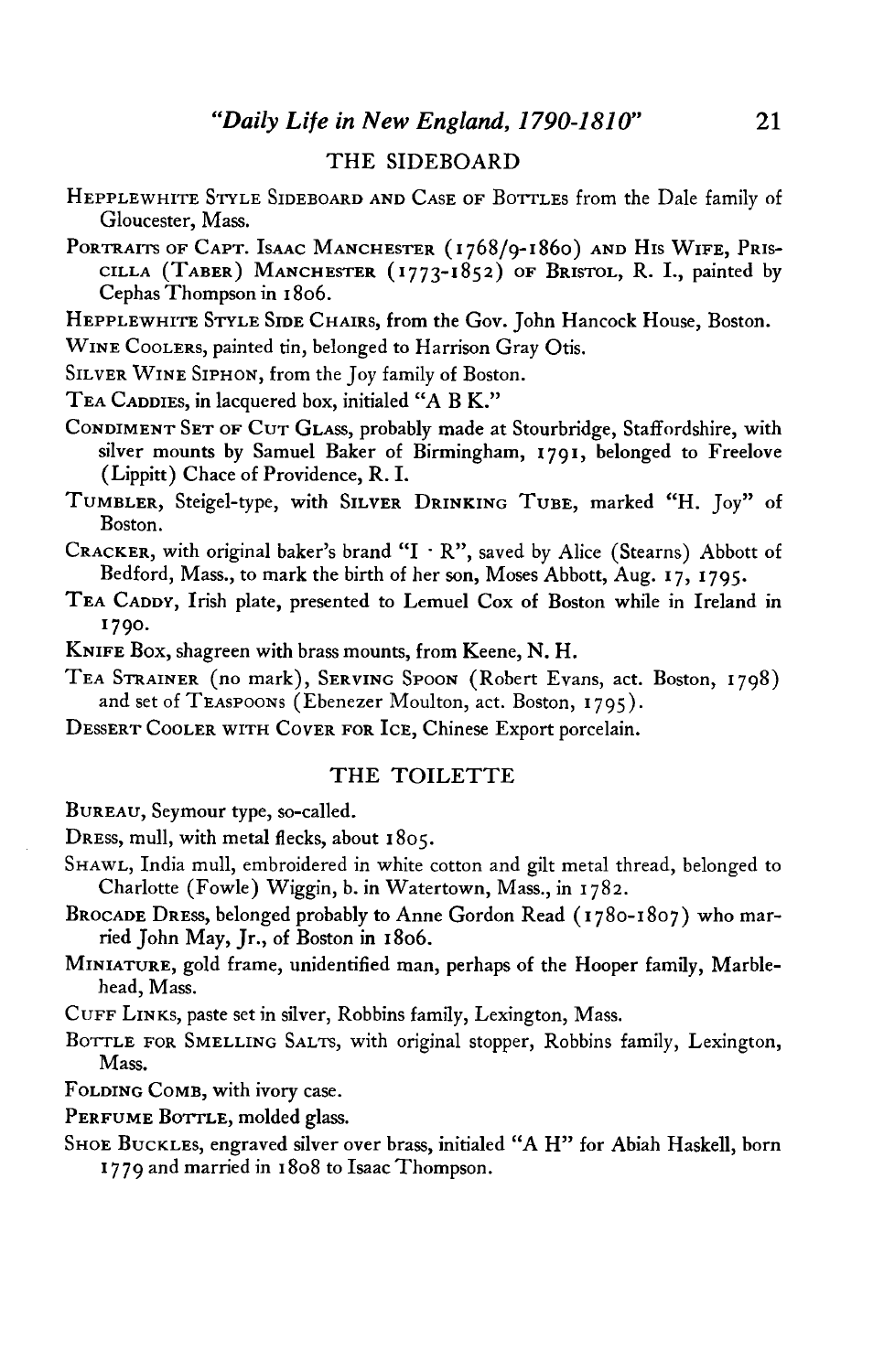- **SHOE BUCKLES, silver and gold, set with rhinestones, belonged to Benjamin Joy (1757-1829) of Boston.**
- **STOCK BUCKLE, silver, belonged to Daniel Weld (1772-1852) of Roxbury and Boston.**

**FAN, horn brise, painted, with steel bead decoration.** 

**PINCUSHION, with original pinhead decoration, inscribed "H J / I 798" for Hannah Joy of Boston.** 

**GLOVES, York tan.** 

**PIN, silver set with paste.** 



**PIN CUSHION WITH ORIGINAL PINHEAD DECORATION, INSCRIBED "H J / 1798"**  FOR HANNAH JOY OF BOSTON (left); CARDBOARD BOX WITH LABEL OF **R. ROGERSON, NO. I DOCK-SQUARE, BOSTON (right)** 

**ENAMELED PATCH Box, with transfer design, "In Remembrance of Friendship." ENAMELED PATCH Box, with transfer design, "Esteem the Giver."** 

- **MOURNING PIN WITH HAIR, inscribed "George Stevenson / Ob Sept 2d 1805 AE 9 MO" and "John Boier Stevenson / Ob June 20 1803 AE I I MO," belonged probably to Martha C. Stevenson of Brookline.**
- SHOE BUCKLES, silver, initialed "E W W" for Elizabeth Williams Weld (1803-**1809) of Roxbury.**
- **HEART-SHAPED PIN, silver, set with paste, Robbins family, Lexington, Mass.**
- **EARRINGS, belonged probably to Martha Frye who married Moses Abbot, Jr., of Andover, Mass., in I 799, and died in I 804, aged 32.**
- **GOLD RING, bound with hair and initialed "F A."**

**VEST, white cotton dimity, embroidered with silver thread and metal ornaments.**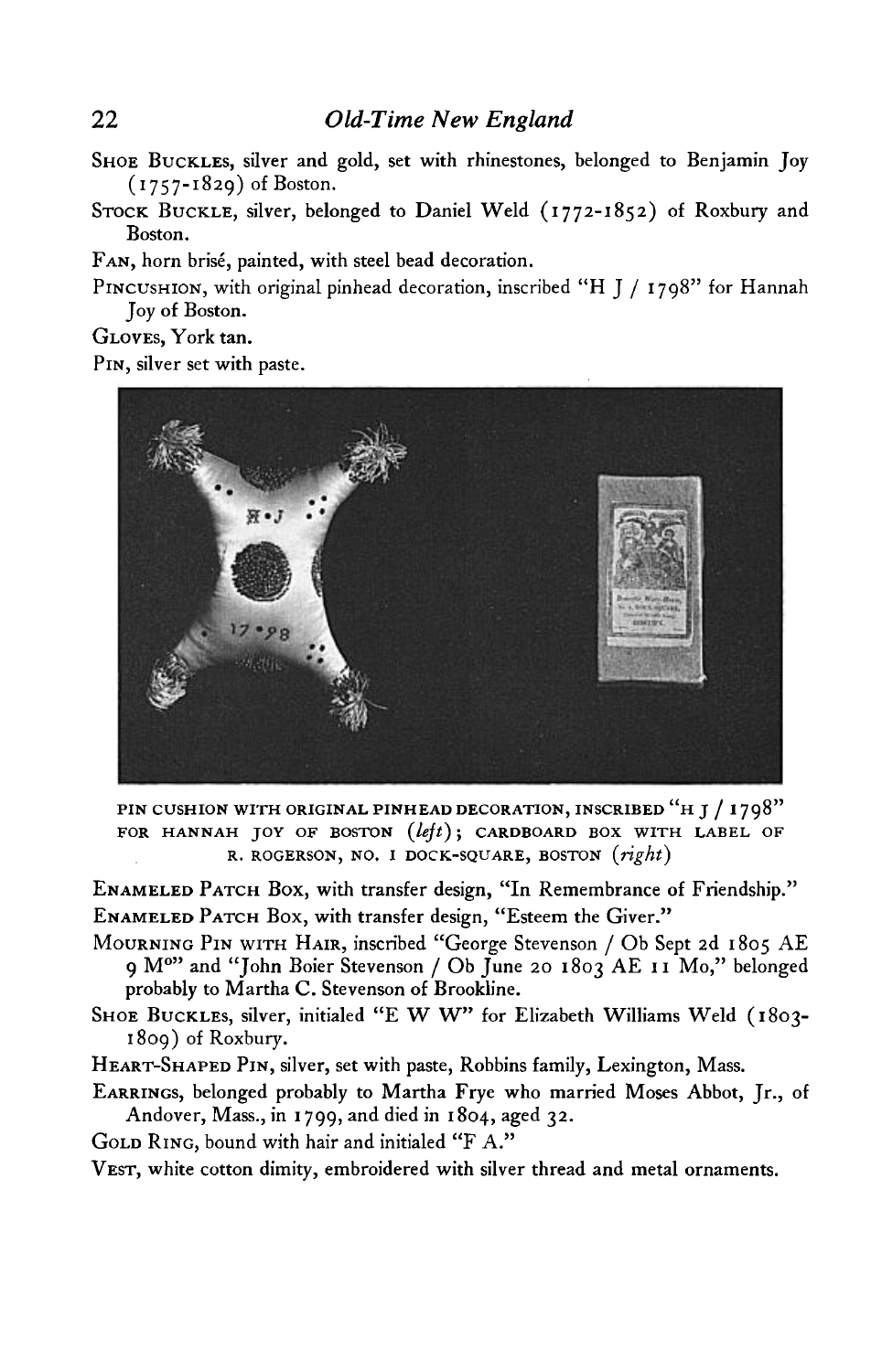**CORSET, white cotton, with busk.** 

- **CHEMISE, initialed "I N" for Jane Norton of Hingham, Mass., who married Thomas Wigglesworth of Boston, March I 7, I 803.**
- **STOCKINGS, knit by Betsey Bryant of Stoneham, Mass., married in 1807 to John Sweetser, Jr., of Lynnfield.**
- HANDKERCHIEF, initialed "W" for Hannah (Williams) Weld (1781-1841) of **Roxbury.**



COMPOSITOR'S BOX INITIALED (ON LID) "B. F." FOR BOSSENGER FOSTER **(1767-1816) OF CAMBRIDGE, MASSACHUSEITS '**

**FRAMED PRINT (colored), entitled (on reverse) "Persuasion."** 

**"My lovely Maid let me impart The Secrets of an honest Heart Believe my Love without Disguise So let us marry and be wise." "Publish'd July 25, 1803 . . . London"** 

**DOLLS ' DESK, white pine painted red, made by George Churchill Thacher (1796- I 856) of Yarmouthport and Dorchester, Mass.** 

**FRENCH DOLL, wooden, jointed, with original dress (cap is modern).** 

**WINDOW CURTAIN, red damask, in original form, vicinity of Lyme, Conn.**